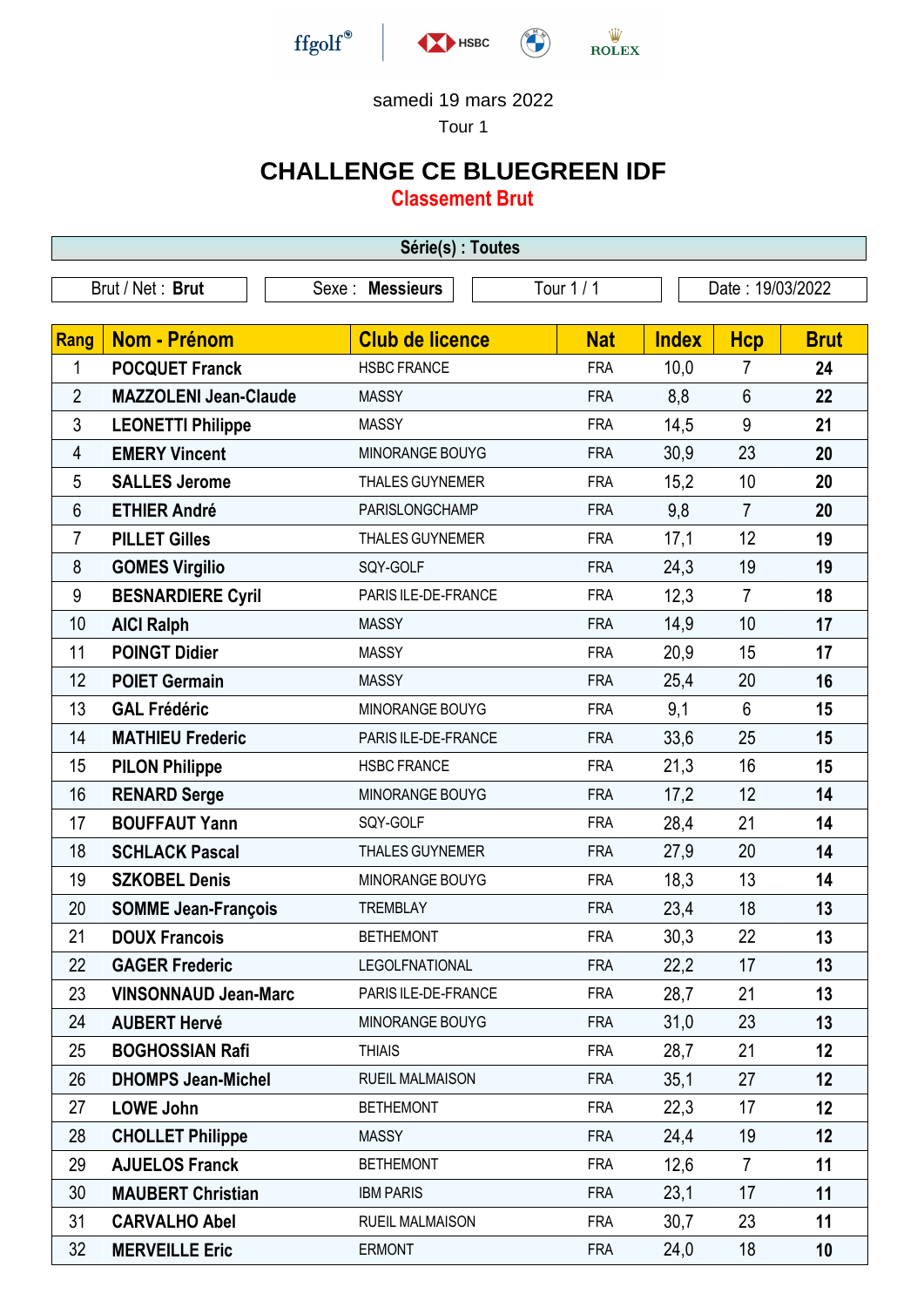| Rang | Nom - Prénom                 | <b>Club de licence</b> | <b>Nat</b> | <b>Index</b> | <b>Hcp</b> | <b>Brut</b>     |
|------|------------------------------|------------------------|------------|--------------|------------|-----------------|
| 33   | <b>DUMONTIER Fabien</b>      | ST GERMAIN/CORB        | <b>FRA</b> | 23,0         | 17         | 10              |
| 34   | <b>KOUROPATVA Gilles</b>     | ROSNY/S/BOIS           | <b>FRA</b> | 32,1         | 24         | 9               |
| 35   | <b>BOWEN Bernard, Joko</b>   | <b>RUEIL MALMAISON</b> | <b>FRA</b> | 29,7         | 22         | 9               |
| 36   | <b>DRILLET Jack</b>          | <b>NEUILLY</b>         | <b>FRA</b> | 32,2         | 24         | 9               |
| 37   | <b>PFISTER Stephane</b>      | <b>ERMONT</b>          | <b>FRA</b> | 35,5         | 27         | 8               |
| 38   | <b>GUTIERREZ Jean-Manuel</b> | <b>MAISONS LAFFITT</b> | <b>FRA</b> | 40           | 28         | 7               |
| 39   | <b>RINALDI Bertrand</b>      | <b>LEGOLFNATIONAL</b>  | <b>FRA</b> | 20,6         | 15         | 7               |
| 40   | <b>LESARINI Laurent</b>      | TF1                    | <b>FRA</b> | 23,8         | 18         | $6\phantom{1}6$ |
| 41   | <b>WACHE David</b>           | <b>LEGOLFNATIONAL</b>  | <b>FRA</b> | 25,1         | 19         | 5               |
| 42   | <b>ESSALIH Yassine</b>       | <b>IBM PARIS</b>       | <b>FRA</b> | 28,6         | 21         | <b>FOR</b>      |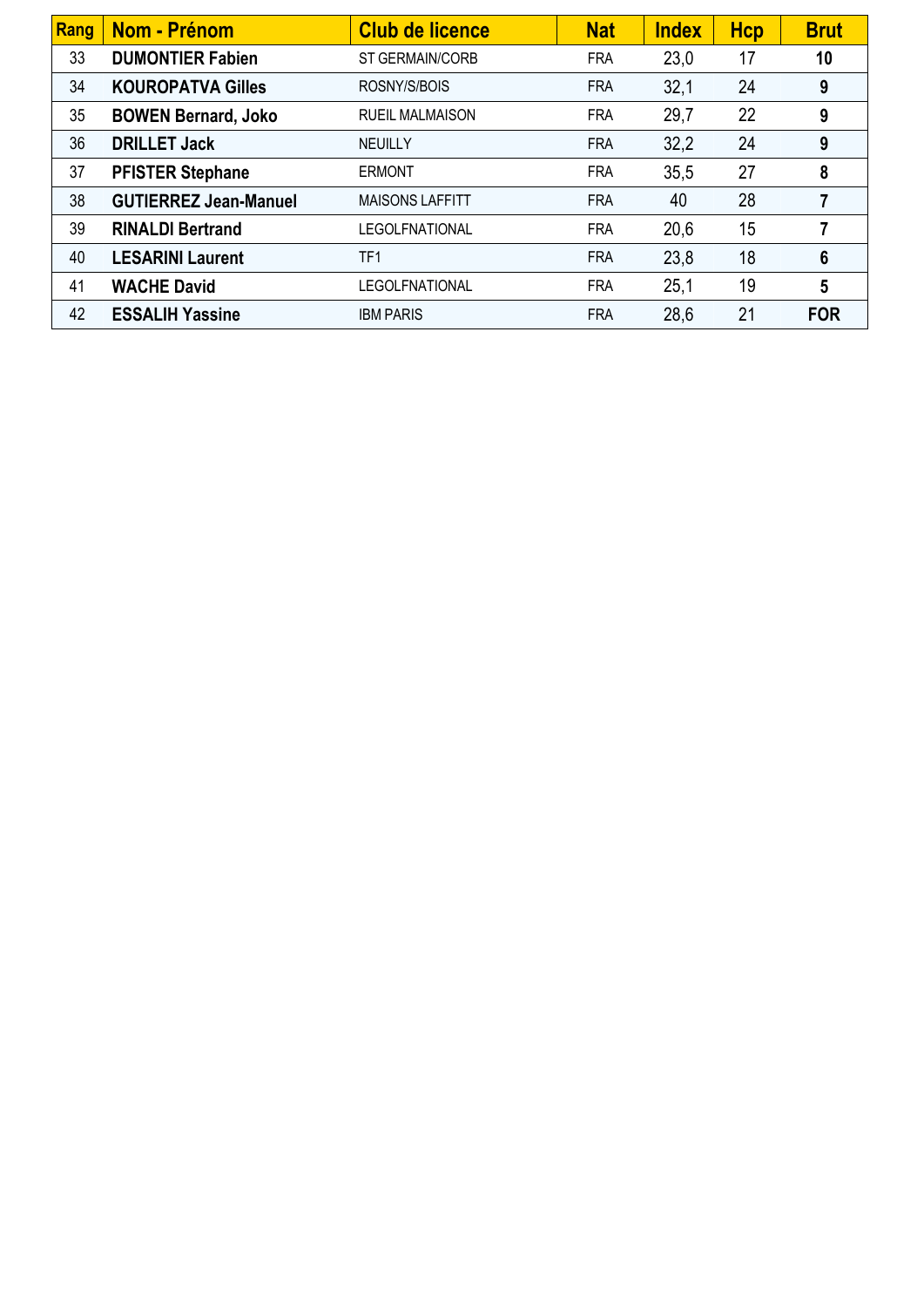

Tour 1

# **CHALLENGE CE BLUEGREEN IDF**

**Classement Net**

| Série(s) : Toutes                                                     |                              |                        |            |              |                |            |  |
|-----------------------------------------------------------------------|------------------------------|------------------------|------------|--------------|----------------|------------|--|
| Tour 1 / 1<br>Brut / Net: Net<br>Date: 19/03/2022<br>Sexe : Messieurs |                              |                        |            |              |                |            |  |
|                                                                       |                              |                        |            |              |                |            |  |
| Rang                                                                  | <b>Nom - Prénom</b>          | <b>Club de licence</b> | <b>Nat</b> | <b>Index</b> | <b>Hcp</b>     | <b>Net</b> |  |
| 1                                                                     | <b>EMERY Vincent</b>         | MINORANGE BOUYG        | <b>FRA</b> | 30,9         | 23             | 39         |  |
| $\overline{2}$                                                        | <b>GOMES Virgilio</b>        | SQY-GOLF               | <b>FRA</b> | 24,3         | 19             | 37         |  |
| $\mathfrak{Z}$                                                        | <b>MATHIEU Frederic</b>      | PARIS ILE-DE-FRANCE    | <b>FRA</b> | 33,6         | 25             | 35         |  |
| 4                                                                     | <b>BOGHOSSIAN Rafi</b>       | <b>THIAIS</b>          | <b>FRA</b> | 28,7         | 21             | 32         |  |
| 5                                                                     | <b>DHOMPS Jean-Michel</b>    | <b>RUEIL MALMAISON</b> | <b>FRA</b> | 35,1         | 27             | 31         |  |
| 6                                                                     | <b>POCQUET Franck</b>        | <b>HSBC FRANCE</b>     | <b>FRA</b> | 10,0         | $\overline{7}$ | 31         |  |
| 7                                                                     | <b>PILLET Gilles</b>         | <b>THALES GUYNEMER</b> | <b>FRA</b> | 17,1         | 12             | 31         |  |
| 8                                                                     | <b>POIET Germain</b>         | <b>MASSY</b>           | <b>FRA</b> | 25,4         | 20             | 31         |  |
| 9                                                                     | <b>VINSONNAUD Jean-Marc</b>  | PARIS ILE-DE-FRANCE    | <b>FRA</b> | 28,7         | 21             | 31         |  |
| 10                                                                    | <b>LEONETTI Philippe</b>     | <b>MASSY</b>           | <b>FRA</b> | 14,5         | 9              | 30         |  |
| 11                                                                    | <b>BOUFFAUT Yann</b>         | SQY-GOLF               | <b>FRA</b> | 28,4         | 21             | 30         |  |
| 12                                                                    | <b>SCHLACK Pascal</b>        | <b>THALES GUYNEMER</b> | <b>FRA</b> | 27,9         | 20             | 30         |  |
| 13                                                                    | <b>AUBERT Hervé</b>          | MINORANGE BOUYG        | <b>FRA</b> | 31,0         | 23             | 29         |  |
| 14                                                                    | <b>POINGT Didier</b>         | <b>MASSY</b>           | <b>FRA</b> | 20,9         | 15             | 29         |  |
| 15                                                                    | <b>DOUX Francois</b>         | <b>BETHEMONT</b>       | <b>FRA</b> | 30,3         | 22             | 28         |  |
| 16                                                                    | <b>SALLES Jerome</b>         | <b>THALES GUYNEMER</b> | <b>FRA</b> | 15,2         | 10             | 28         |  |
| 17                                                                    | <b>MAZZOLENI Jean-Claude</b> | <b>MASSY</b>           | <b>FRA</b> | 8,8          | $6\phantom{1}$ | 28         |  |
| 18                                                                    | <b>SOMME Jean-François</b>   | <b>TREMBLAY</b>        | <b>FRA</b> | 23,4         | 18             | 27         |  |
| 19                                                                    | <b>KOUROPATVA Gilles</b>     | ROSNY/S/BOIS           | <b>FRA</b> | 32,1         | 24             | 27         |  |
| 20                                                                    | <b>ETHIER André</b>          | PARISLONGCHAMP         | <b>FRA</b> | 9,8          | $\overline{7}$ | 27         |  |
| 21                                                                    | <b>CHOLLET Philippe</b>      | MASSY                  | <b>FRA</b> | 24,4         | 19             | 27         |  |
| 22                                                                    | <b>PILON Philippe</b>        | <b>HSBC FRANCE</b>     | <b>FRA</b> | 21,3         | 16             | 27         |  |
| 23                                                                    | <b>PFISTER Stephane</b>      | <b>ERMONT</b>          | <b>FRA</b> | 35,5         | 27             | 26         |  |
| 24                                                                    | <b>RENARD Serge</b>          | MINORANGE BOUYG        | <b>FRA</b> | 17,2         | 12             | 26         |  |
| 25                                                                    | <b>DRILLET Jack</b>          | NEUILLY                | <b>FRA</b> | 32,2         | 24             | 26         |  |
| 26                                                                    | <b>AICI Ralph</b>            | <b>MASSY</b>           | <b>FRA</b> | 14,9         | 10             | 26         |  |
| 27                                                                    | <b>CARVALHO Abel</b>         | <b>RUEIL MALMAISON</b> | <b>FRA</b> | 30,7         | 23             | 26         |  |
| 28                                                                    | <b>MAUBERT Christian</b>     | <b>IBM PARIS</b>       | <b>FRA</b> | 23,1         | 17             | 25         |  |
| 29                                                                    | <b>SZKOBEL Denis</b>         | MINORANGE BOUYG        | <b>FRA</b> | 18,3         | 13             | 25         |  |
| 30                                                                    | <b>BESNARDIERE Cyril</b>     | PARIS ILE-DE-FRANCE    | <b>FRA</b> | 12,3         | $\overline{7}$ | 24         |  |
| 31                                                                    | <b>LOWE John</b>             | <b>BETHEMONT</b>       | <b>FRA</b> | 22,3         | 17             | 24         |  |
| 32                                                                    | <b>GAGER Frederic</b>        | <b>LEGOLFNATIONAL</b>  | <b>FRA</b> | 22,2         | 17             | 24         |  |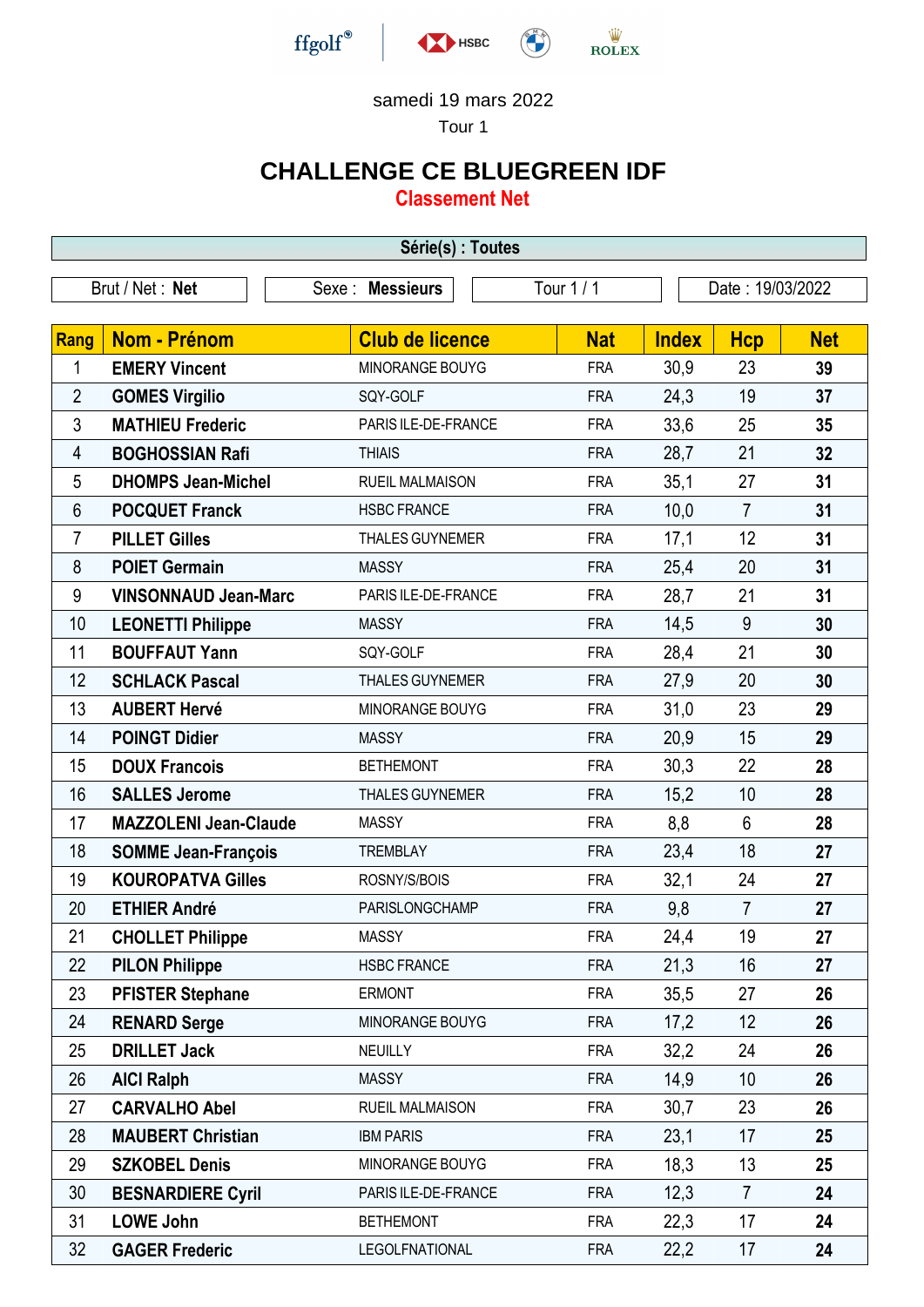| Rang | Nom - Prénom                 | <b>Club de licence</b> | <b>Nat</b> | <b>Index</b> | <b>Hcp</b> | <b>Net</b> |
|------|------------------------------|------------------------|------------|--------------|------------|------------|
| 33   | <b>MERVEILLE Eric</b>        | <b>ERMONT</b>          | <b>FRA</b> | 24,0         | 18         | 23         |
| 34   | <b>BOWEN Bernard, Joko</b>   | <b>RUEIL MALMAISON</b> | <b>FRA</b> | 29,7         | 22         | 22         |
| 35   | <b>GUTIERREZ Jean-Manuel</b> | <b>MAISONS LAFFITT</b> | <b>FRA</b> | 40           | 28         | 21         |
| 36   | <b>DUMONTIER Fabien</b>      | ST GERMAIN/CORB        | <b>FRA</b> | 23,0         | 17         | 21         |
| 37   | <b>LESARINI Laurent</b>      | TF <sub>1</sub>        | <b>FRA</b> | 23,8         | 18         | 20         |
| 38   | <b>GAL Frédéric</b>          | MINORANGE BOUYG        | <b>FRA</b> | 9,1          | 6          | 19         |
| 39   | <b>RINALDI Bertrand</b>      | <b>LEGOLFNATIONAL</b>  | <b>FRA</b> | 20,6         | 15         | 18         |
| 40   | <b>AJUELOS Franck</b>        | <b>BETHEMONT</b>       | <b>FRA</b> | 12,6         | 7          | 16         |
| 41   | <b>WACHE David</b>           | LEGOLFNATIONAL         | <b>FRA</b> | 25,1         | 19         | 16         |
| 42   | <b>ESSALIH Yassine</b>       | <b>IBM PARIS</b>       | <b>FRA</b> | 28,6         | 21         | <b>FOR</b> |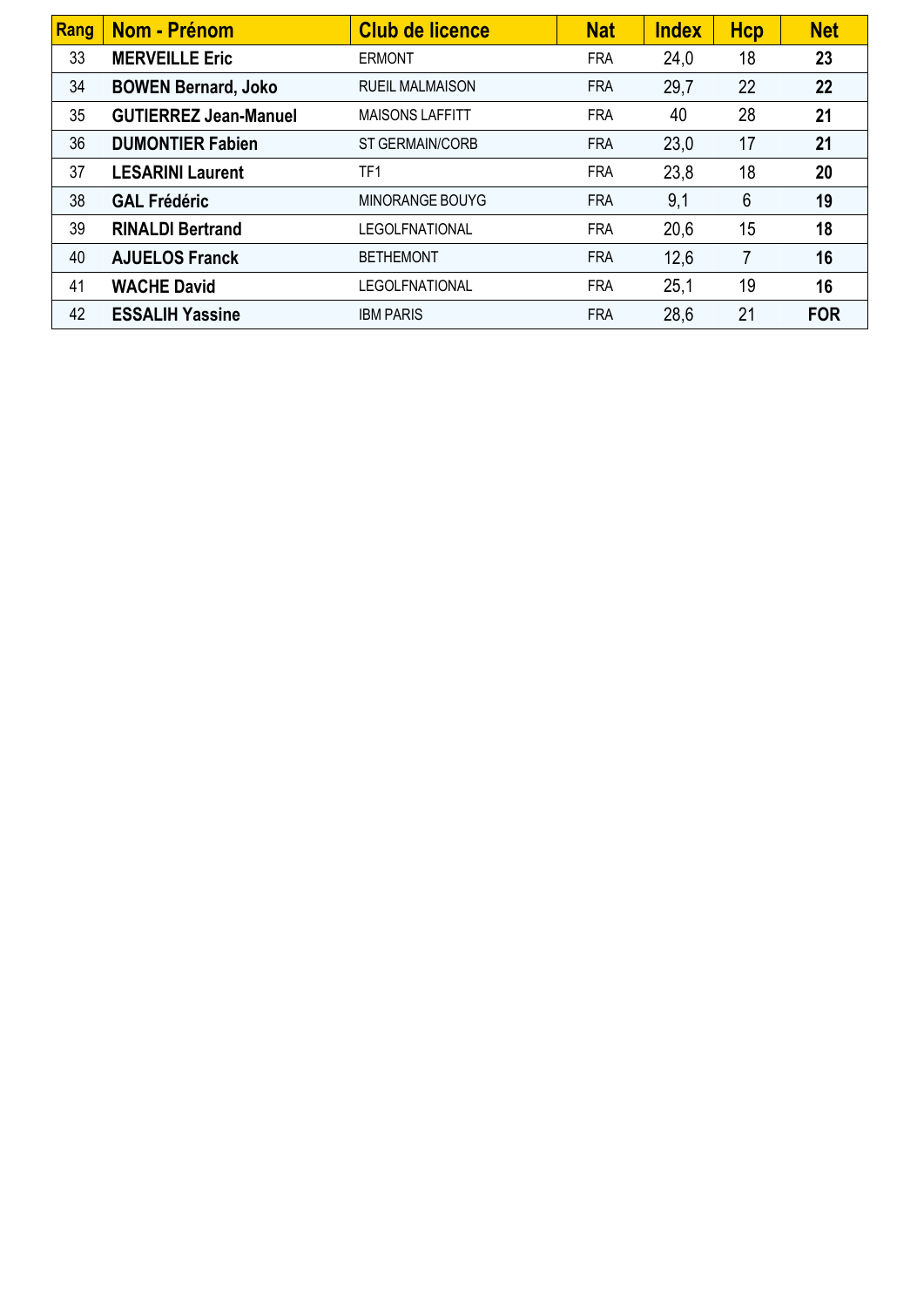

Tour 1

## **CHALLENGE CE BLUEGREEN IDF**

**Classement Brut**

| Série(s) : Toutes                                                 |                            |                        |            |              |            |             |  |  |
|-------------------------------------------------------------------|----------------------------|------------------------|------------|--------------|------------|-------------|--|--|
| Date: 19/03/2022<br>Brut / Net: Brut<br>Tour $1/1$<br>Sexe: Dames |                            |                        |            |              |            |             |  |  |
| Rang                                                              | <b>Nom - Prénom</b>        | <b>Club de licence</b> | <b>Nat</b> | <b>Index</b> | <b>Hcp</b> | <b>Brut</b> |  |  |
|                                                                   | <b>MAUBERT Catherine</b>   | <b>IBM PARIS</b>       | <b>FRA</b> | 30,8         | 26         | 15          |  |  |
| $\overline{2}$                                                    | <b>MERVEILLE Christine</b> | <b>ERMONT</b>          | <b>FRA</b> | 22,3         | 18         | 10          |  |  |
| 3                                                                 | <b>PORCQ Alix</b>          | <b>MASSY</b>           | <b>FRA</b> | 25,0         | 20         | 9           |  |  |
| 4                                                                 | <b>HALOUZE Carole</b>      | <b>ISABELLA</b>        | <b>FRA</b> | 25,5         | 21         | 7           |  |  |
| 5                                                                 | <b>DUBOIS Nathalie</b>     | <b>COTE DES ISLES</b>  | <b>FRA</b> | 24,2         | 19         | 7           |  |  |
| 6                                                                 | <b>THEODORE Severine</b>   | <b>RUEIL MALMAISON</b> | <b>FRA</b> | 54           | 31         | 4           |  |  |

-